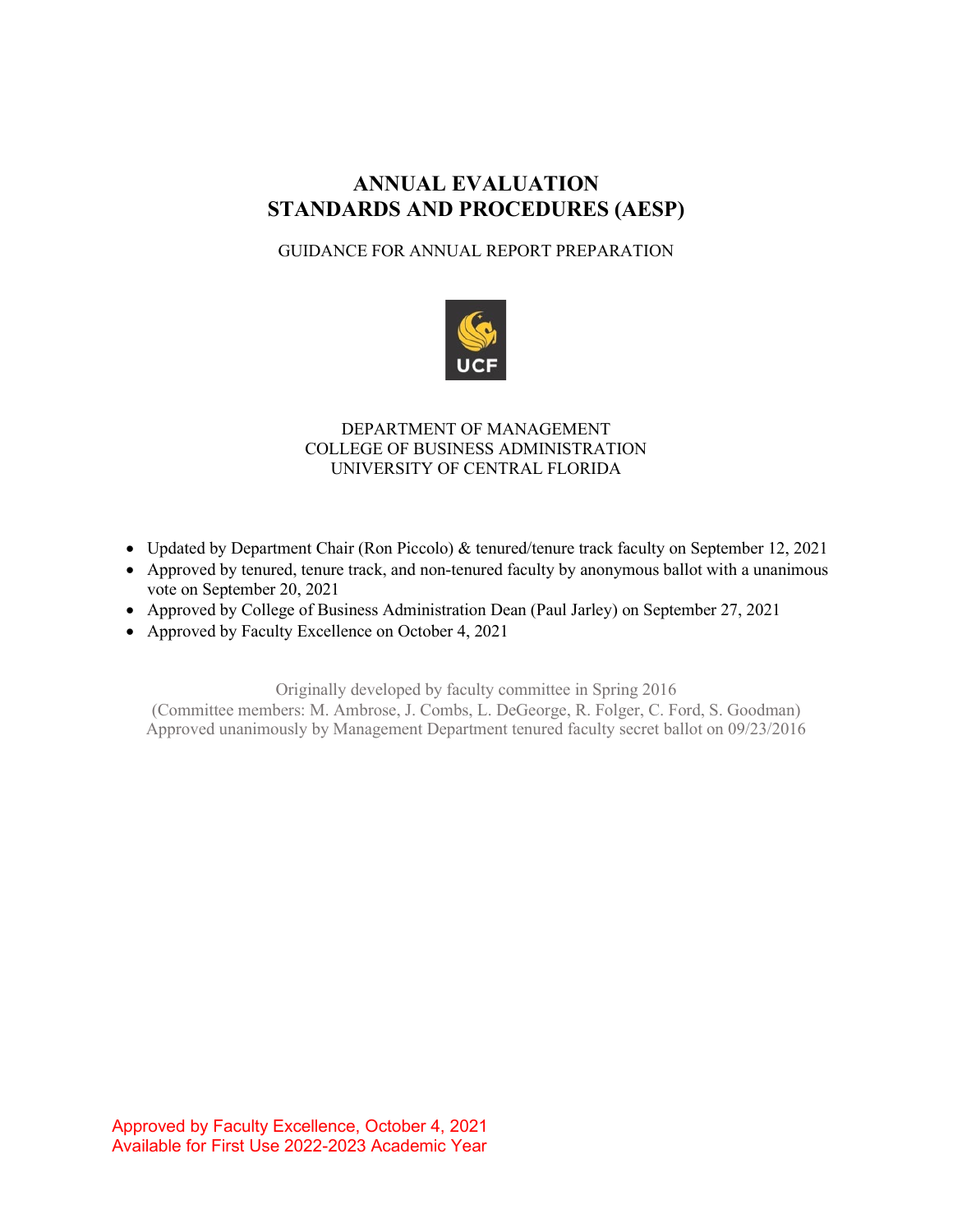## **INTRODUCTION**

The Management Department Annual Evaluation Standards and Procedures (AESP) is a work assignment and evaluation system designed for performance appraisal of faculty housed within the Department of Management. The plan has multiple tracks differentiated by faculty classification, course load, and assignment of effort to teaching, research, professional development, and service activities. The objectives of the AESP are to:

- Provide a range of work assignments that permit faculty members, in consultation with the Chair, to be placed on the track that best matches their teaching and research capabilities, professional goals, and interests, consistent with the mission of the department.
- Align the performance appraisal system with the promotion and tenure processes.
- Promote high quality research, teaching, service, and professional development by Management faculty members.

## **PART I. WORKLOAD TRACKS**

### **Evaluation Weights by Assignment Track**

Each year, the Department Chair will assess each faculty member's professional performance based on teaching, service, professional development, and research activities, as well as any other assigned duties. Faculty with no research assignment (typically faculty at the rank of Instructor, Associate Instructor, or Senior Instructor) will be provided an evaluation for professional development activities in lieu of a research evaluation. Overall evaluations will be determined by weighting performance on each of the components by the faculty member's formal assignment of effort on each. Table 1 contains the target weights for teaching, research and service for each workload option based on contracts throughout an academic year (Summer, Fall, and Spring).

| <b>Professional</b><br><b>Activity</b> | <b>Track A</b><br>8 Courses | <b>Track B</b><br><b>7 Courses</b> | <b>Track C</b><br><b>6 Courses</b> | <b>Track D</b><br><b>5 Courses</b> | <b>Track E</b><br><b>4 Courses</b> | <b>Track F</b><br><b>3 Courses</b> |
|----------------------------------------|-----------------------------|------------------------------------|------------------------------------|------------------------------------|------------------------------------|------------------------------------|
| Teaching                               | 80%                         | 70%                                | 60%                                | 50%                                | 40%                                | 30%                                |
| Research                               | $10\%*$                     | 20%                                | 30%                                | 40%                                | 50%                                | 60%                                |
| Service                                | 10%                         | 10%                                | 10%                                | 10%                                | 10%                                | 10%                                |

**Table 1 Evaluation Weights by Workload Assignment**

\* Faculty in the Instructor classification (Track A) will have no research assignment but instead will be provided an evaluation for professional development in lieu of a research evaluation.

Although expectations are that most faculty members' time will be allocated in the proportions given above, it is recognized that circumstances may arise which warrant variations in the percentages under each option. Ultimately, each faculty member's annual performance evaluation will be based upon the actual workload for that evaluation period.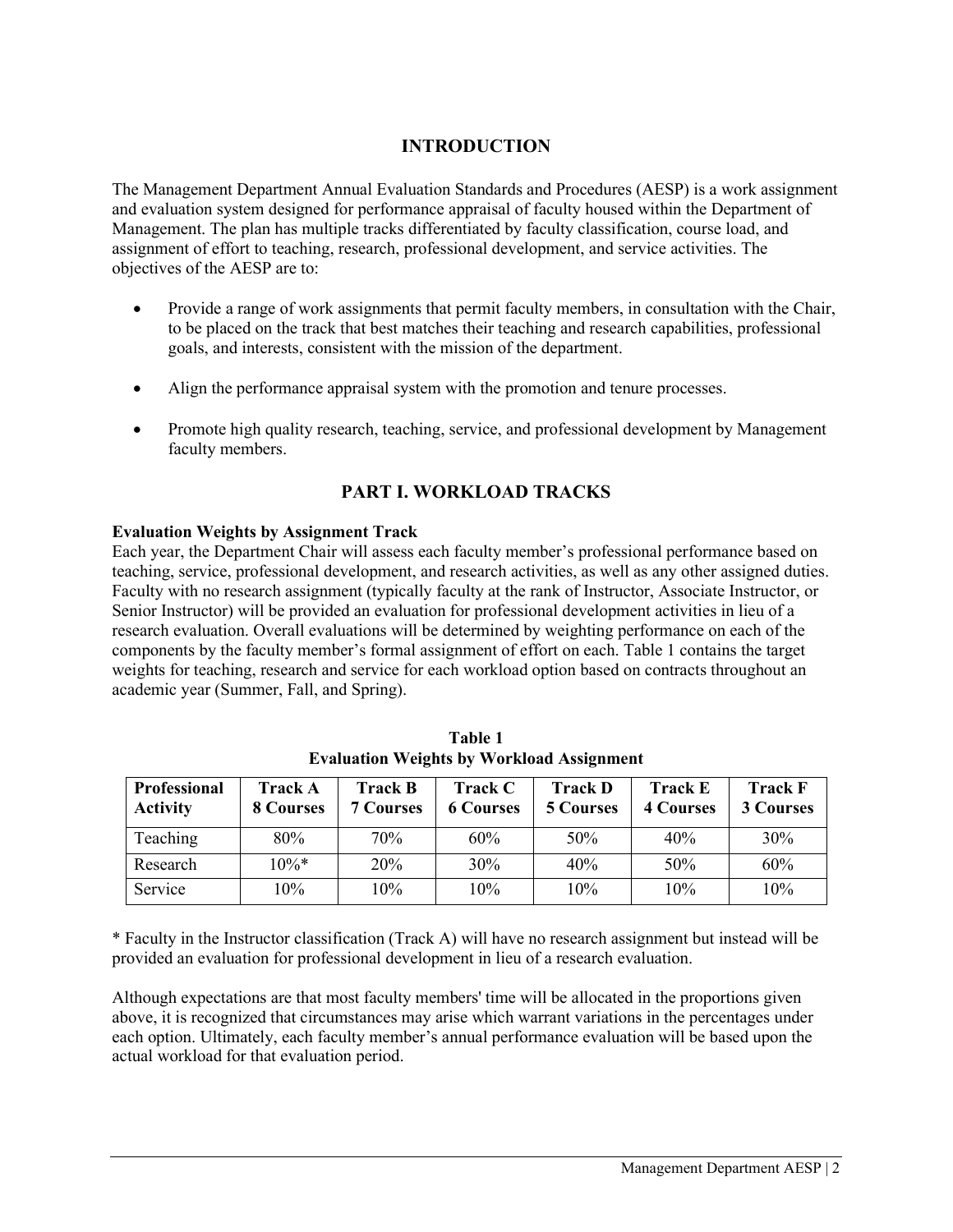### **Evaluation of Other University Duties**

Other university duties are occasionally assigned for special activities such as administrative duties or other special projects. Since the nature of these assignments is variable, no attempt is made to specify evaluation weights for other university duties in Table 1. In those cases where other duties are a significant part of evaluating a faculty member's performance, the faculty member, in consultation with the Chair, will determine alternate weights and include them on the faculty member's assignment form for all categories at the beginning of each academic year.

Workload Assignment and Change Procedures

- 1. Workload assignments and changes in workload assignments will be made in accordance with the current UCF-UFF Collective Bargaining Agreement (CBA). The workload assignment procedure is summarized in Appendix 1.
- 2. Faculty members may appeal changes in workload assignments in accordance with the current UCF-UFF Collective Bargaining Agreement (CBA).

#### **Relationship between Annual Evaluation and Tenure/Promotion**

The result of a faculty member's annual evaluation in the College of Business Administration is just one of numerous components that are examined in the University tenure and/or promotion process. Therefore, it should NOT be construed that achieving a Satisfactory or higher rating in any or all annual evaluations will automatically result in a positive tenure or promotion decision.

### **Modifications of the Annual Evaluation and Standards Procedures**

The plan may require periodic changes and will be revised in accordance with the current UCF-UFF Collective Bargaining Agreement and changes in the Department and College missions and objectives.

#### **Data to be Included in the Spring Annual Report**

In general, evaluation periods begin May  $8<sup>th</sup>$  and continue through May  $7<sup>th</sup>$  of the following year and includes preceding summer as appropriate. Teaching and Service contributions are to be reported for the most recent academic year, which will comprise the previous Fall, Spring, and Summer terms. Instructor Professional Development activities will also be reported for the most recent academic year. Research contributions are to be reported for the most recent five (5) academic years.

#### **Due Date for Faculty Annual Report**

Each year, annual reports shall be due to the Department Chair on the date specified by the most recent collective bargaining agreement. The Chair may, at the written request from an employee, provide an extension of up to twenty-one days to submit the annual report.

## **PART II. EVALUATION PROCESS AND STANDARDS**

#### **Overview**

After the end of the evaluation period, the Management Chair shall evaluate each faculty member's performance. The evaluation shall follow the standards and procedures described in this document, the current UCF-UFF Collective Bargaining Agreement, and the annual Assignment of Effort provided to the faculty member at the beginning of the year, or as modified during the year. Annual Assignments of Effort vary depending upon whether the faculty member is in a tenure track or non-tenure track position classification. Additional effort variation will occur based upon the workload assignment (number of courses) for the faculty member, as described below.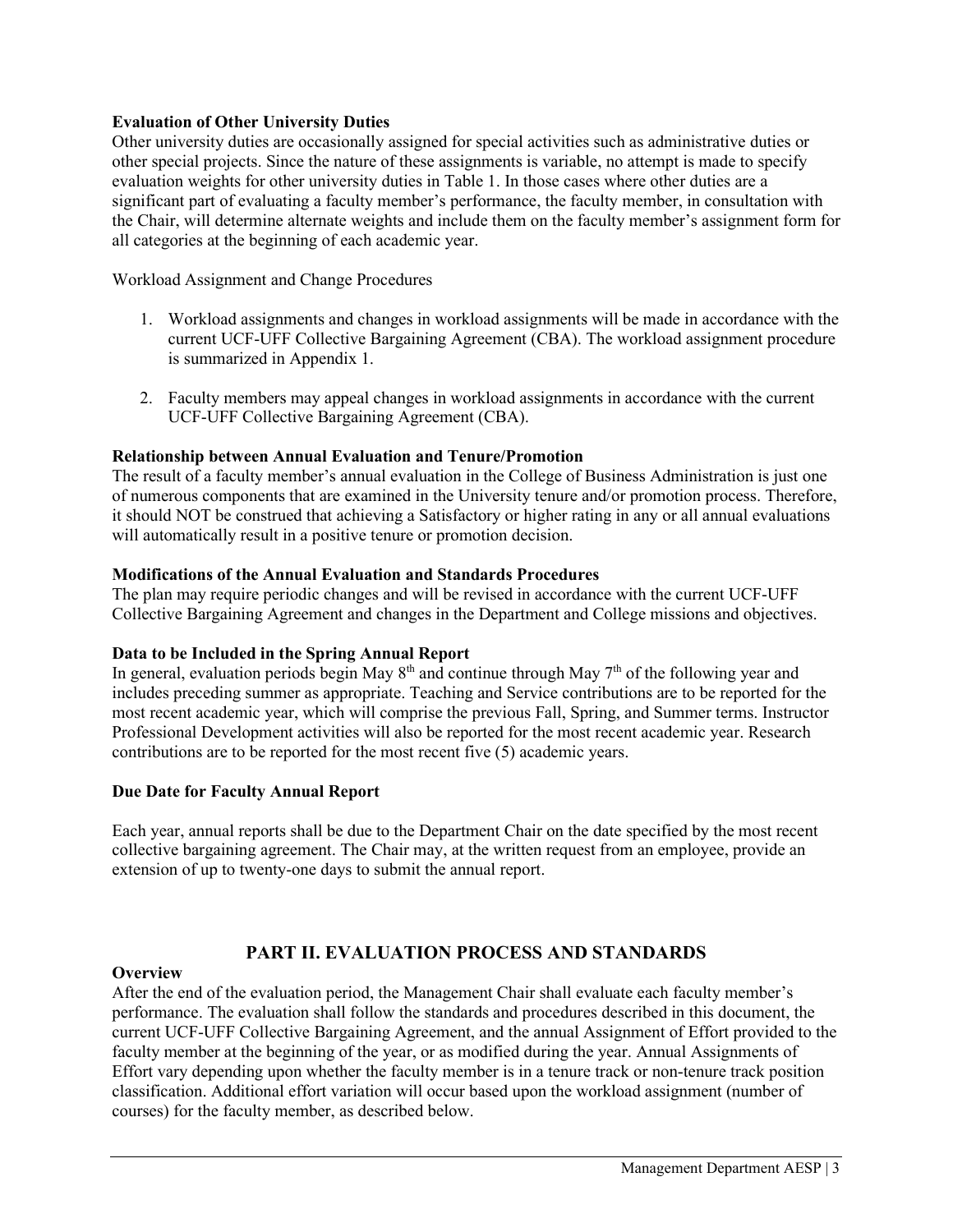Each year, by or prior to the established deadline, every faculty member shall submit an annual report that documents the faculty member's activities and accomplishments in each area of assignment for the relevant time window (prior year for Teaching, Service, and Professional Development; prior five years for Research publications). It is the responsibility of the faculty member to thoroughly document activities and accomplishments in the annual report. The faculty member must provide information regarding courses taught on an overload basis or under a supplemental summer agreement. The faculty member may, but is not required to, provide information regarding activities and accomplishments that occur when the faculty member is not under contract (e.g., during the summer semester when the faculty member does not have a supplemental summer agreement).

### **Goal Setting Meeting**

Each faculty member in the Management Department will meet with the Chair prior to or at the beginning of the evaluation period to discuss the faculty member's intended teaching, service, and research or professional development activities for the period. During or following that meeting, the faculty member and the Chair will agree on intended exemplary activities in each area of assignment, except research. Standards with respect to research are pre-established as described below. With respect to teaching, service and professional development, the exemplary activities are intended to be significant and consequential endeavors, aligned with program and college goals. Because the exemplary activities are to be significant and consequential, requiring substantial levels of time and effort, those exemplary activities can be relatively few in number.

The level of the exemplary activities engaged in by a faculty member will be a function of the faculty member's workload assignment, position classification, and rank in position. For example, a tenured professor on a 3-course load would be expected to successfully complete higher-level service exemplars (e.g., university committees, promotion and tenure matters, Faculty Senate activities, etc.) than an instructor on an 8-course load. Similarly, that tenured professor would be expected to engage in teaching exemplar options that extended beyond the domain of an instructor (e.g., doctoral student engagements).

The faculty member and the Chair will come to agreement on specific exemplar activities as well as goals for those activities. These activities and goals will be recorded on the Faculty Member Annual Goals form found in Appendix 2, which shall be signed by the faculty member and the Chair. If agreement is not reached, the faculty member may appeal to the dean or dean's representative to establish goals or may proceed with intended activities and be evaluated based on the standards stated in each section of this document.

In general, meeting the minimum standards for a Satisfactory rating in an area of assignment and achieving the goals for agreed upon exemplary activities in that area will result in an Outstanding rating in that area. Meeting the minimum standards for a Satisfactory rating in an area of assignment and making substantive progress on agreed upon exemplary activities in that area will result in an Above Satisfactory rating in that area. The faculty member can request a meeting with the Chair during the evaluation period to discuss changes to the agreed upon goals. If there is agreement on new activities and/or goals, a new Faculty Member Annual Goals form will be completed and signed.

Completed Faculty Member Annual Goals forms for the current year and previous years will be made publicly available.

#### **Evaluation of Each Area of Assignment**

Each of the remaining sections of this document relates to an area of assignment: Teaching, Research, Service, and Professional Development. For each area of assignment, minimum standards for achieving an evaluation rating of Satisfactory are described. In the Research area, evaluations higher than the Satisfactory level are achieved through additional publications beyond what are required for a Satisfactory rating along with activity/success on exemplary activities defined for this assignment area. In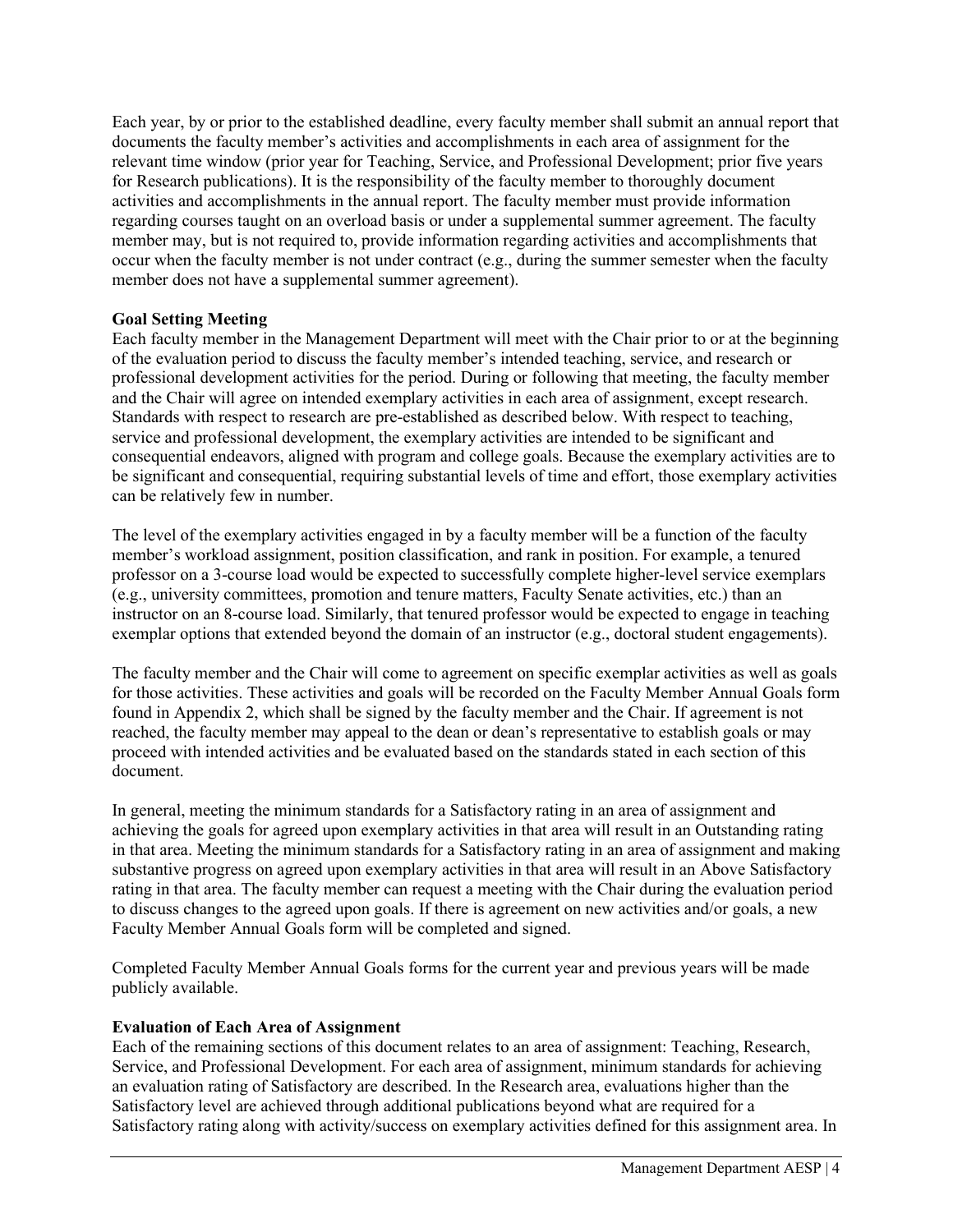the Teaching, Service, and Professional Development areas, evaluations higher than the Satisfactory level are achieved through activities and success on exemplary activities defined for those assignment areas. In general, the evaluation ratings in each area of assignment are determined as follows (with the additional publication proviso for the Research area):

*Outstanding* will be assigned if the faculty member meets the minimum standards for a rating of Satisfactory in the area of assignment and the faculty member has achieved the goals agreed to by the faculty member and Chair at the beginning of the evaluation period for specific exemplary activities in that area of assignment.

*Above Satisfactory* will be assigned if the faculty member meets the minimum standards for a rating of Satisfactory and the faculty member has made substantial progress toward the achievement of the goals and/or the successful completion of the specific exemplary activities in that area of assignment agreed to by the faculty member and Chair at the beginning of the evaluation period.

**Satisfactory** will be assigned if the faculty member meets the minimum standards for a rating of Satisfactory and there is little or no evidence of any additional exemplary activities in the area.

*Conditional* will be assigned if the faculty member does not meet the minimum standards for a rating of Satisfactory for the current evaluation period and was not assigned a Conditional or Unsatisfactory rating in the area for either of the previous two evaluation periods.

*Unsatisfactory* will be assigned if the faculty member does not meet the minimum standards for a rating of Satisfactory for the current evaluation period and was assigned a Conditional or Unsatisfactory rating in the area for either of the previous two evaluation periods.

#### **Overall Rating**

In general, the overall annual evaluation rating shall be calculated as the weighted average evaluation over all areas of assignment, where the evaluation in each area is assigned a number as follows:

- Outstanding  $= 4$
- Above Satisfactory  $= 3$
- Satisfactory  $= 2$
- Conditional  $= 1$
- Unsatisfactory  $= 0$

The weight for each area shall be the assignment of effort for the area, as indicated in Table 1 above. The numerical result shall be rounded to the nearest whole number and the overall rating of Outstanding, Above Satisfactory, Satisfactory, Conditional, or Unsatisfactory shall be assigned following the preceding numerical equivalences (e.g., 3.50 rounds to 4 which is an evaluation of Outstanding, whereas 3.49 rounds to 3 which is an evaluation of Above Satisfactory.)

There are two exceptions in this annual Overall Rating determination:

- (a) Faculty members cannot receive an overall annual evaluation rating that exceeds the rating on their highest weighted workload assignment.
- (b) If a faculty member receives an evaluation of Unsatisfactory in any area of assignment, the faculty member's overall rating shall be Unsatisfactory for the evaluation period.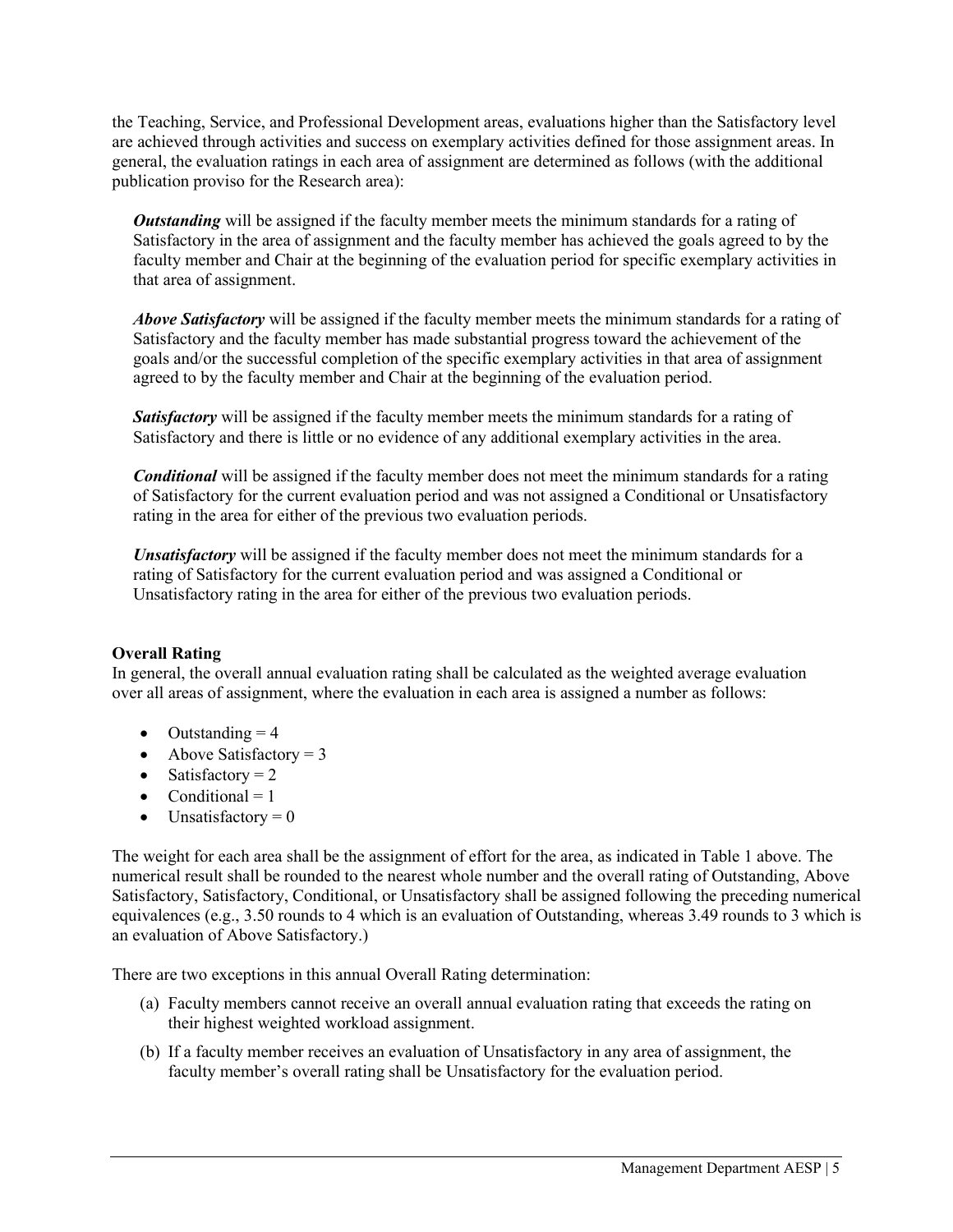## **PART III**. STANDARDS FOR TEACHING AND STUDENT ENGAGEMENT

#### **Overview**

The Management Chair will evaluate the teaching and student engagement performance and effectiveness of the faculty member for the evaluation period as part of the annual evaluation process. The faculty member's primary goal in teaching should be to foster student learning; therefore, the focus of these evaluation standards is on activities and accomplishments that directly foster learning by the faculty member's students. The evaluation of teaching is not a simple counting of the number or variety of activities; it seeks to measure both efforts expended, progress made, and outcomes achieved.

#### **Sources of Information**

In forming the evaluation of teaching and student engagement, the Chair will consider the faculty member's teaching assignment for the year (number and types of courses) and will gather information from:

- teaching and student engagement-related materials submitted by faculty members as a part of their annual report;
- feedback from students, peers, and others regarding the faculty member's teaching performance and effectiveness. If the Chair receives negative feedback that might reasonably be expected to impact the faculty member's annual evaluation, the faculty member will be informed of this feedback in writing as soon as practicable and provided the opportunity to respond to it;
- written reports such as Student Perception of Instruction (SPI) numerical feedback and written comments, Faculty Center for Teaching and Learning reports of attendance at sessions, etc.;
- teaching observations and evaluations, if conducted. If the Chair, designee, or peer conducts observation and evaluation of teaching, it will be done according to the requirements of the current UCF-UFF collective bargaining agreement and on an equitable basis (e.g., some defined group such as all faculty members in the first two years of UCF employment, all faculty members earning evaluations below Satisfactory in the previous year, etc.).

#### **Teaching Activities: Defined**

For purposes of evaluation in the Department of Management, a teaching activity is defined as any in which the faculty member individually mentors, instructs, debates, discusses, or advises a student or group of students. Teaching activities also include the time and effort expended in the preparation of materials for these types of engagements, as well as the time and effort expended in any student assessments for these activities. Thus, acting in the role of faculty advisor to a student organization is classified as a teaching-related activity, as would making a presentation to a student group at the exchange, or serving as a member on a dissertation committee. However, an activity such as "grading a PhD comprehensive exam" would be considered a service activity since the grading is done without direct student interaction.

#### **Minimum Standards for a Satisfactory Rating**

The minimum standards for teaching and student engagement focus on the faculty member's teaching assignment, including work outside of the classroom that supports assigned classes and the students enrolled in them.

In order to earn a rating of Satisfactory or higher, the faculty member **must do all** of the following:

- For each course taught:
	- $\circ$  deliver the course as designed by a department subcommittee and consistent with the the course's description in UCF's undergraduate or graduate catalog;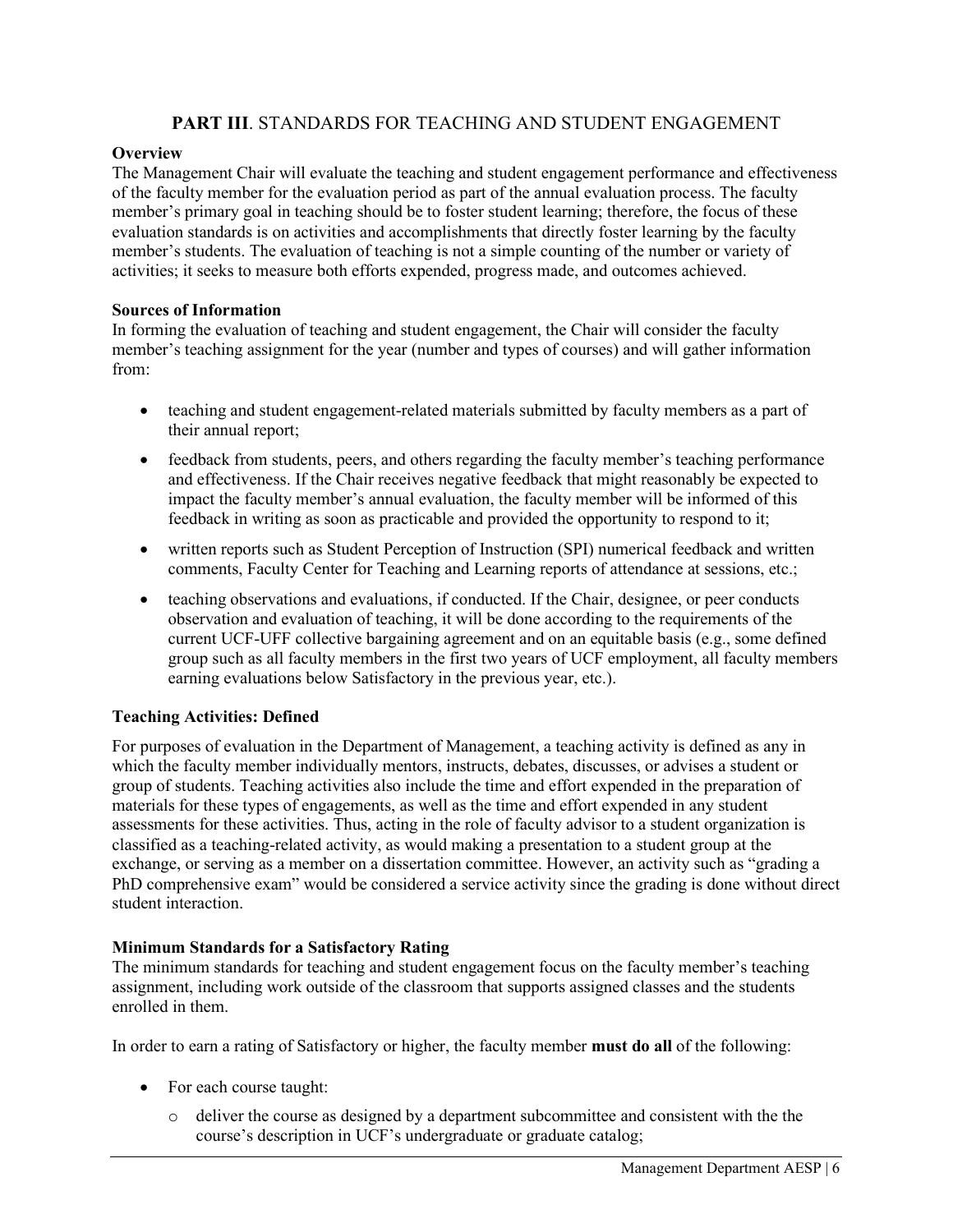- $\circ$  provide informative and timely performance feedback to students (e.g., grades and comments on assignments) using the rubrics established for the course;
- o hold classes as scheduled, including a final exam or other activity, during the scheduled final exam period, unless a written exemption is granted by the Chair in advance;
- $\circ$  be available to meet with students by appointment in-person, by phone, or online (e.g., Zoom); respond to student emails and phone calls in a timely manner;
- o earn a rating of Good, Very Good, or Excellent for "Overall Effectiveness of the Instructor" from at least 50% of students responding to the Student Perception of Instruction (SPI) instrument in each of the instructor's assigned courses taught during the evaluation period;
- o receive evaluations of Satisfactory or higher on teaching observations, if conducted (the rubric for teaching observation feedback will be provided to the faculty member in advance);
- o act in a professional manner and show proper respect for students in classroom settings, in other face-to-face meetings, and in communications. This requirement does not preclude having high expectations for student efforts and behavior or high grading standards;
- o maintain academic, professional qualifications, and faculty classification required under accreditation standards of the Southern Association of Colleges and Schools Commission on Colleges (SACSCOC) and Association to Advance Collegiate Schools of Business (AACSB).

### **Exemplary Activities**

If the faculty member meets the minimum standards for a Satisfactory rating, the Chair will consider a faculty member's additional activity for evidence of exemplary performance. During the annual goal setting meeting, the Chair and each faculty member will agree on intended exemplary activities in each area of assignment, except research (see p. 4). In weighing the contribution of exemplary activities, the Chair may consider the effort expended, the substance, depth and strategic importance of the activity, and the outcome achieved for each exemplar on a faculty member's annual statement of goals.

Sample activities may include, but are not limited to:

- **Recognition** (e.g., earning a University, College, or association award)
- **Innovation** (e.g., course development or redesign; student engagement activities)
- **Service** (e.g., supervising student organizations or independent studies)

#### **Examples of Different Ratings Outcomes**

- *Example 1*: Faculty member meets the standards for a Satisfactory evaluation. In addition, the faculty member is a diligent second reader on a Ph.D. summer paper or serves as a responsible member of an undergraduate honors thesis committee and is a speaker once at the Exchange. Evaluation is Satisfactory.
- *Example 2*: Faculty member meets the standards for a Satisfactory evaluation. A Track E or F (see Table 1) faculty member serves with distinction on a Ph.D. dissertation committee, as a first reader on a successful Ph.D. summer paper, and satisfactorily teaches a new course preparation. Alternatively, a Track A-D faculty member prepares and delivers a successful teaching workshop for FCTL, and finds multiple successful speakers for the Exchange, and Chairs a successful Honors in the Major thesis. Evaluation is Above Satisfactory.
- *Example 3*: Faculty member meets the standards for a Satisfactory evaluation. In addition, a Track E or F faculty member (See Table 1) Chairs a completed Ph.D. dissertation, develops and teaches a new Ph.D. seminar and presents in a Ph.D. consortium at a professional conference.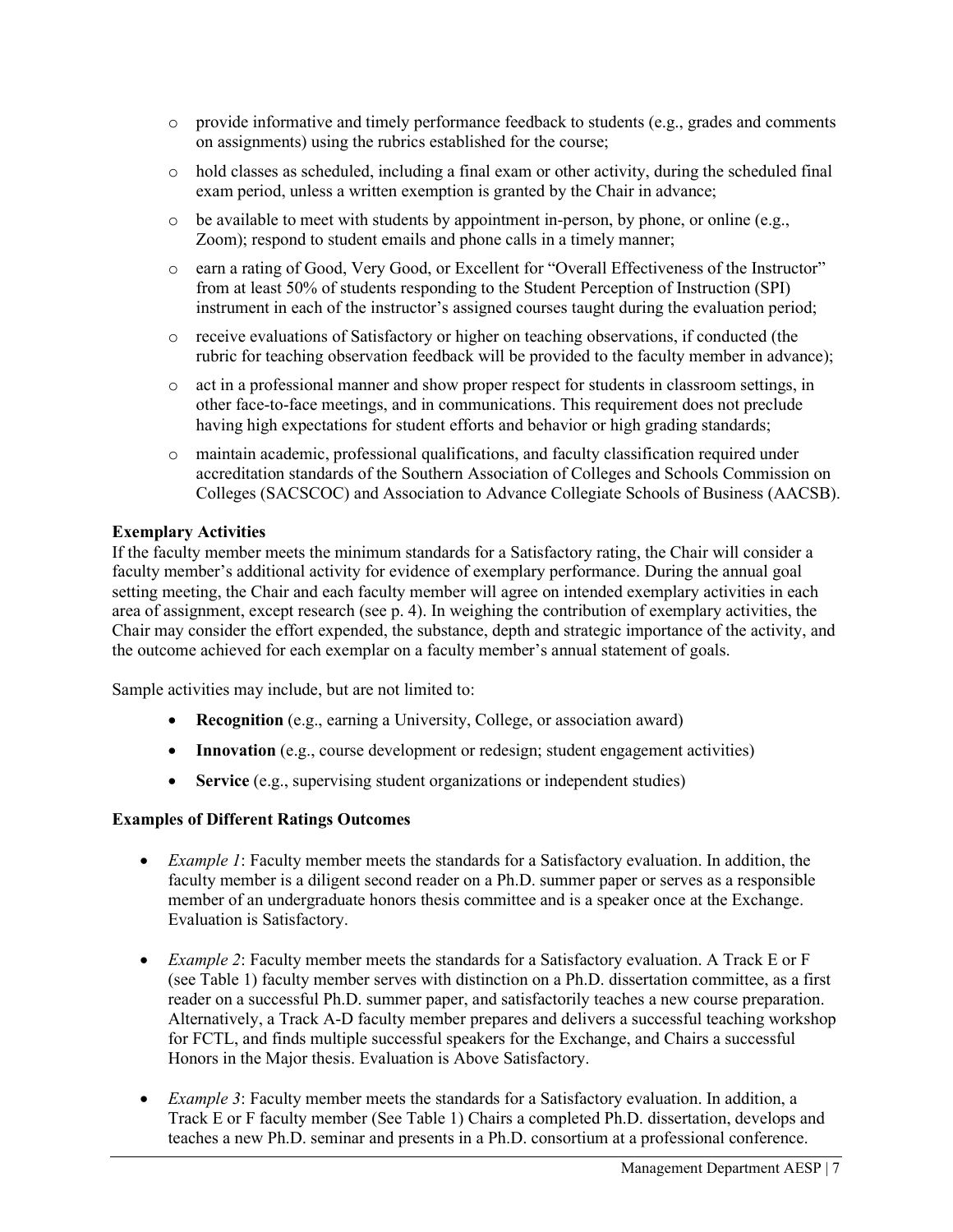Alternatively, a faculty member on any track serves as faculty advisor for a vibrant student club, attends their monthly meetings, arranges speakers for their program, helps them significantly increase membership, and works with another faculty member to create and launch a student contest that judges' students across the university. Evaluation is Outstanding. Finally, winning a College, University, or Professional Association's teaching award is *prima facie* evidence of Outstanding Teaching.

## **PART IV. STANDARDS FOR RESEARCH**

#### **Overview**

Faculty with a research assignment will be evaluated on the basis of research publications, supplemented with a variety of additional research exemplars. The research publication component of this assignment dimension will be evaluated on the basis of publication activity over the most recent five-year period, while the additional research exemplars will be evaluated for only the current review year.

The Chair shall consider the research productivity and the contribution of this productivity to each faculty member's research program and to the mission and goals of the Department and College. This assessment includes the quantity and quality of publications in scholarly journals and other academic outlets, research contracts and grants, and other exemplar activities, as noted below. A representative listing of journals with their respective categories is provided in the Appendix 3. Additional journals (e.g., Management Science, Academy of Management Annals, Psychological Bulletin, etc.) may be considered in advance in consultation with the Department Chair.

#### **Sources of Information**

In the evaluation of research and creative activity, the Chair will assess the caliber of the faculty member's most recent five-year publication record as measured by the categories of the journals in which those publications appear. Newly hired assistant professors with no credit towards tenure will have their research in the first two years evaluated on the basis of identifiable research activities at UCF (e.g., publications, journal submissions, papers that are to be revised and resubmitted to the same journal, working papers, etc.). Newly hired tenure-track faculty members who receive credit towards tenure will have an evaluation window that includes those years of tenure credit and the research publications therein. In addition, the Chair will rely on information provided in the faculty member's annual evaluation portfolio to gauge the quality and quantity of the supplemental research activities (exemplars) engaged in during the annual evaluation period.

#### **Minimum Standards for a Satisfactory Rating**

A rating on research activities will only be provided for Management faculty who have a research assignment. Generally speaking, faculty in the Instructor classification will have no research assignment but instead be provided an evaluation for professional development in lieu of a research evaluation (see the Professional Development section later in this document). Furthermore, faculty in the Lecturer classification or in tenure track classifications have different research assignment weights, so the minimum standards for a Satisfactory rating will differ depending upon those research assignment weights. Table 2 below displays those minimum standards for all faculty who have a research assignment.

#### **Minimum Standards for All Research Evaluation Ratings**

Different workload assignments carry with them different research expectations; therefore, minimum standards for the various ratings will be a function of the research assignment percentage, as determined by the assignment workload. Table 2 summarizes the research accomplishments necessary to obtain the various evaluation ratings for the different workload assignments.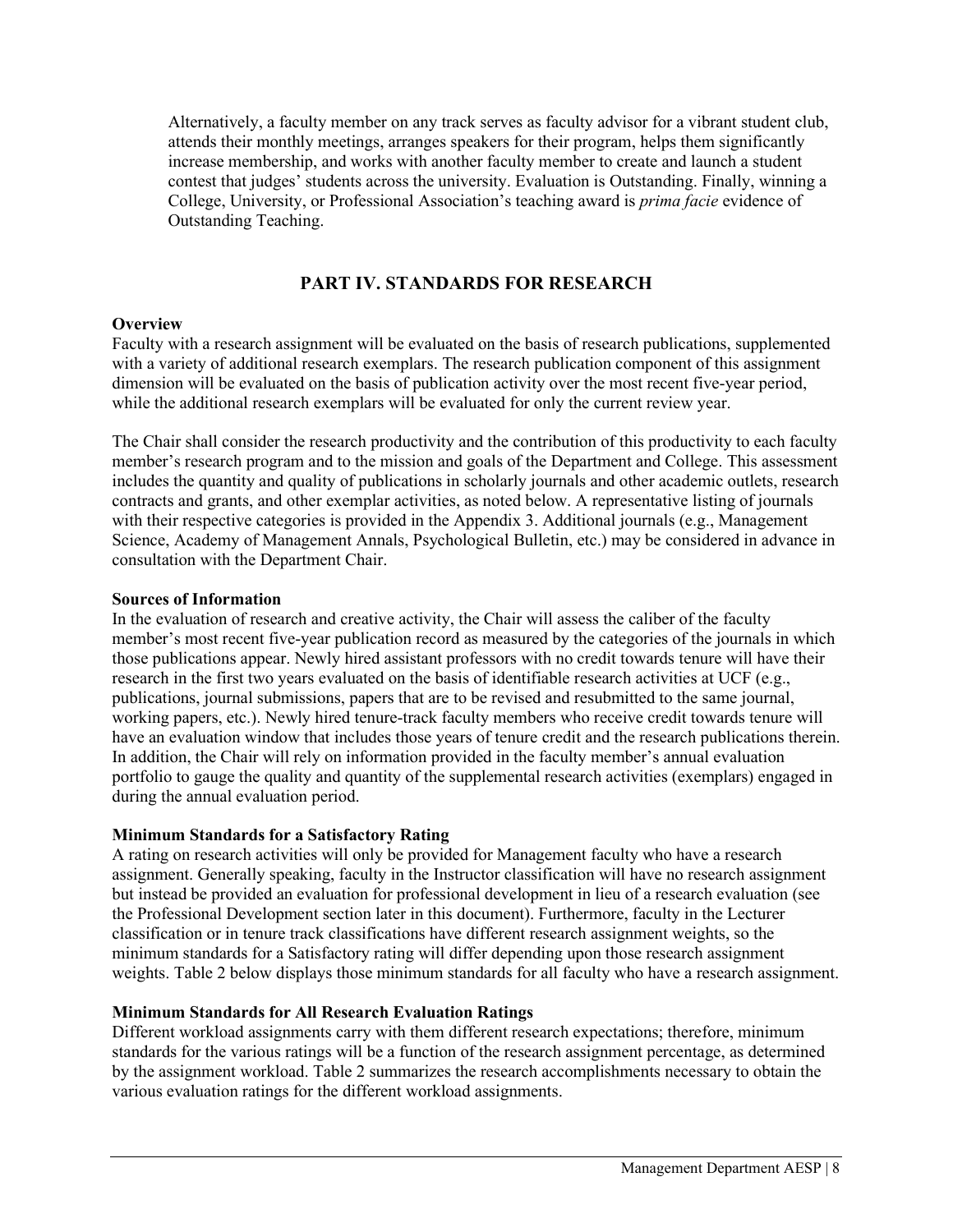**Table 2 Minimum Standards for Research Ratings by Faculty Workload**

|                       |                                                                                                                                                                                                                                                                  | <b>Faculty Workload Track</b>                                                                                                                                                                                                                                                                                                                                                               |                                                                                                                                                                                                                                                                                                                                                                            |
|-----------------------|------------------------------------------------------------------------------------------------------------------------------------------------------------------------------------------------------------------------------------------------------------------|---------------------------------------------------------------------------------------------------------------------------------------------------------------------------------------------------------------------------------------------------------------------------------------------------------------------------------------------------------------------------------------------|----------------------------------------------------------------------------------------------------------------------------------------------------------------------------------------------------------------------------------------------------------------------------------------------------------------------------------------------------------------------------|
| Rating                | <b>Track B</b>                                                                                                                                                                                                                                                   | Tracks C & D                                                                                                                                                                                                                                                                                                                                                                                | Tracks E & F                                                                                                                                                                                                                                                                                                                                                               |
| Outstanding           | Meet current college criteria<br>for academic qualification to<br>teach graduate courses. At<br>least 1 publication in a<br>referred management journal<br>classified as "Other Quality"<br>or higher. Evidence of<br>"exemplar" activity as<br>described below. | Meet current college criteria for<br>academic qualification to teach<br>graduate courses. At least 1<br>publication in a referred<br>management journal classified as<br>"Category 1" or higher, or at<br>least 2 publications in refereed<br>journals classified as "Other<br>Quality" or "Discipline<br>Relevant." In addition, evidence<br>of "exemplar" activity as<br>described below. | Meet current college criteria for<br>academic qualification to teach<br>graduate courses. At least 2<br>publications in "Premier"<br>management journals, or at least 1<br>"Premier" publication and at least<br>2 publications in refereed journals<br>classified as "Category 1A." In<br>addition, substantial evidence of<br>"exemplar" activity as described<br>below. |
| Above<br>Satisfactory | Meet current college criteria<br>for academic qualification to<br>teach graduate courses. In<br>addition, evidence of<br>"exemplar" activity as<br>described below.                                                                                              | Meet current college criteria for<br>academic qualification to teach<br>graduate courses. Also at least 1<br>publication in a referred<br>management journal classified as<br>"Other Quality" or higher. In<br>addition, evidence of "exemplar"<br>activity as described below.                                                                                                             | Meet current college criteria for<br>academic qualification to teach<br>graduate courses. Also at least 1<br>publication in a referred<br>management journal classified as<br>"Premier," plus substantial<br>evidence of "exemplar" activity as<br>described below.                                                                                                        |
| Satisfactory          | Meet current college criteria<br>for academic qualification to<br>teach undergraduate courses.                                                                                                                                                                   | Meet current college criteria for<br>academic qualification to teach<br>graduate courses. In addition,<br>evidence of "exemplar" activity<br>as described below.                                                                                                                                                                                                                            | Meet current college criteria for<br>academic qualification to teach<br>graduate courses. Also, at least 1<br>publication in a referred<br>management journal classified as<br>"Category 1A" or higher, plus<br>substantial evidence of "exemplar"<br>activity as described below.                                                                                         |
| Conditional           | Does not meet current college<br>criteria for academic<br>qualification to teach<br>undergraduate courses for<br>current evaluation period.                                                                                                                      | Meet current college criteria for<br>academic qualification to teach<br>undergraduate courses.                                                                                                                                                                                                                                                                                              | Meet current college criteria for<br>academic qualification to teach<br>graduate courses.                                                                                                                                                                                                                                                                                  |
| Unsatisfactory        | Does not meet current college<br>criteria for academic<br>qualification to teach<br>undergraduate courses for<br>current and preceding<br>evaluation periods.                                                                                                    | Does not meet current college<br>criteria for academic<br>qualification to teach<br>undergraduate courses for<br>current evaluation period.                                                                                                                                                                                                                                                 | Does not meet current college<br>criteria for academic qualification<br>to teach undergraduate courses.                                                                                                                                                                                                                                                                    |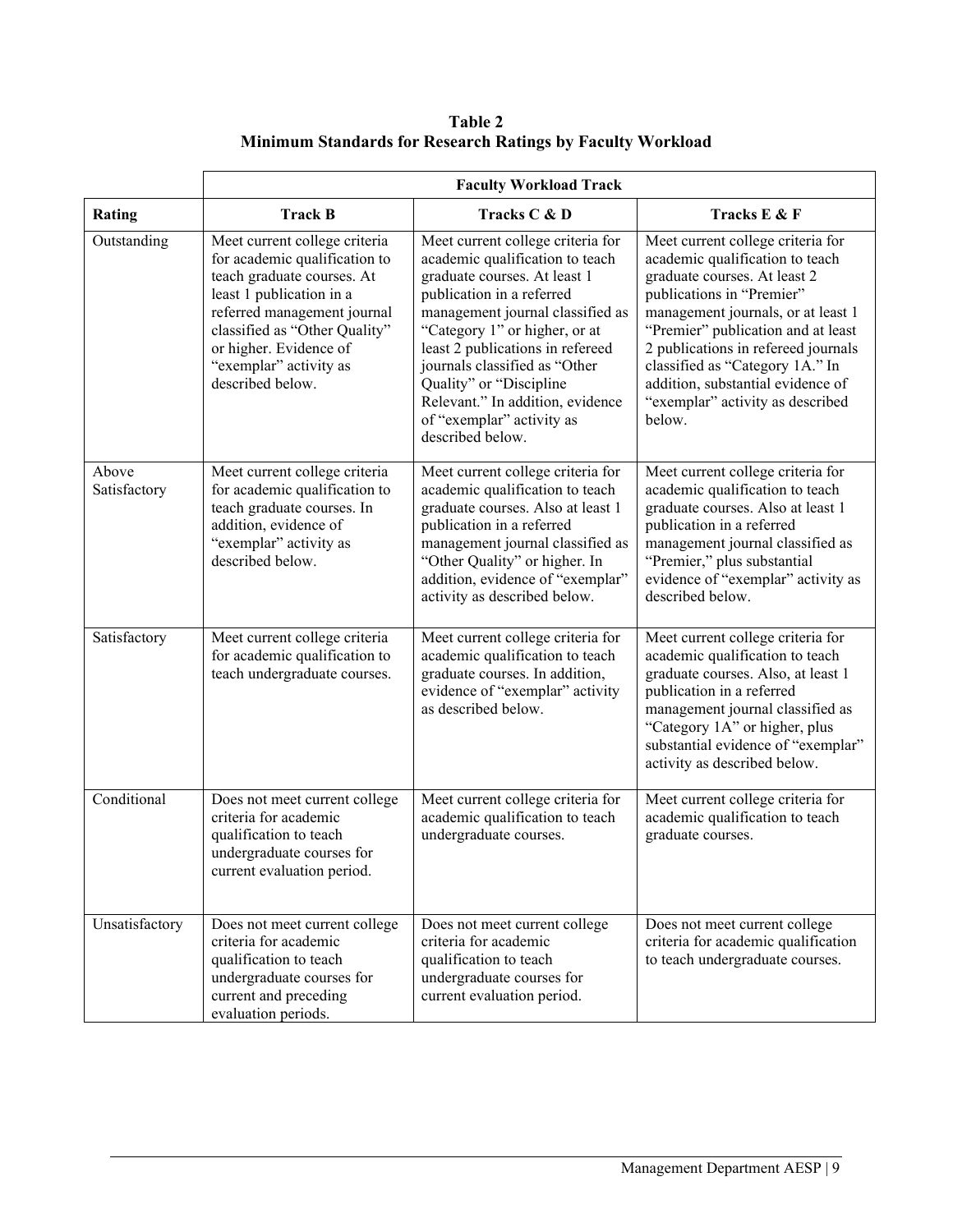### **Exemplary Activities**

The minimum standards described in Table 2 include both publications and other exemplary researchoriented activities. The Chair will take these current year exemplary activities into account, the effort expended, the substance/depth of the activity, and the outcome achieved for each exemplar on a faculty member's annual statement of goals. Potential exemplary research activities include:

- best publication award by national scholarly organization or premier journal;
- best paper at a national conference:
- CoB Excellence in Research Award recipient;
- multiple publications in Category 1 journals (above those required for a rating);
- principle or co-investigator on external research contract or grant  $\geq$  \$200,000;
- presentation at a national academic conference;
- proceedings publication for a national academic conference;
- strong portfolio of research in progress;
- co-authoring articles with doctoral students;
- principle or co-investigator on external research contract or grant < \$200,000;
- presentation at a regional academic conference;
- proceedings publication for a regional academic conference.

The above list of exemplars of additional research activities is not considered to be exhaustive. Faculty members may bring to the attention of the Chair activities not included in the above list that may be counted towards the performance evaluation. The faculty member and Department Chair may also determine that certain time-intensive activities or an exceptional level of performance may count as more than one activity. In addition, in the service section that follows, the list of exemplars includes a few professional service activities that could be construed to enhance the research mission of the department for they reflect distinctive accomplishments that stem from the faculty member's research expertise or visibility. As such, it will be left to the Chair and the faculty member to make the determination of whether such activities will apply toward the research or service evaluation. These exemplars include:

- serving with distinction as a member of a journal's Editorial Review Board, especially for Premier and Category 1A journals;
- serving with distinction as an Action Editor, especially for Premier and Category 1A journals;
- serving with distinction as an Editor-in-Chief, especially for Premier and Category 1A journals;
- elected leadership to governing boards in professional associations, especially at the national/international level;
- elected officer in professional association, especially at the national/international level.

## **PART V. STANDARDS FOR SERVICE**

#### **Overview**

The Chair of the Management Department will evaluate the university and professional service efforts and achievements of the faculty member for the evaluation period as part of the annual evaluation process. The faculty member's primary goal in service should be advancing the interests and meeting the needs of the university (i.e., Management Department, College of Business, University of Central Florida) and the profession (e.g., academic associations, research publication outlets). Service expectations for professional service relative to university service increase with the amount of weight allocated to research in Table 1 (and vice-versa). The evaluation of service is not a simple counting of the number or variety of activities; it seeks to measure time and effort expended as well as outcomes achieved. The 10% service commitment, common to all faculty, equates to approximately 150 hours over the course of the academic year. It will be the responsibility of the faculty member to document the service activities, time expended, and outcomes achieved in the Faculty Annual Report. There are many service assignments and activities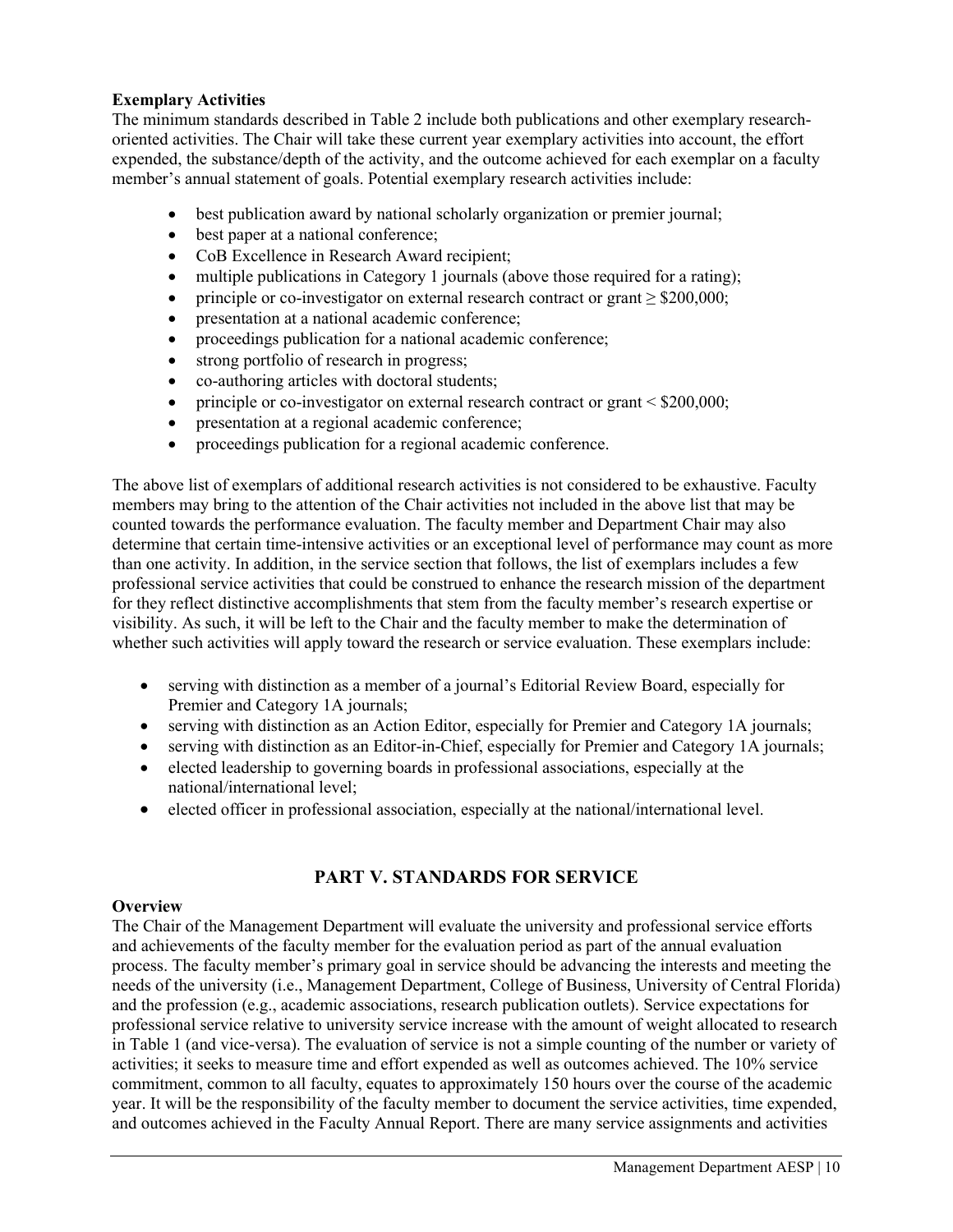that individually may seem minor, but collectively are critical to the day-to-day operation of the department, college, and university. Faculty will benefit from the participation in such activities to the extent that they contribute toward the service time commitment expected for a Satisfactory service evaluation. Effort and outcome on exemplary service activities (described later) are what can elevate the service evaluation to an Above Satisfactory or Outstanding level.

### **Sources of Information**

In the evaluation of service, the Chair will consider the faculty member's interests, opportunities for service, and any service activities and related goals to which the faculty member and Chair agreed at the beginning of the evaluation period. The Chair will gather information from:

- materials related to service submitted by the faculty member as a part of his or her annual report, which should thoroughly document all activities; and
- public sources of information relating to the faculty member's service activities.

## **Minimum Standards for a Satisfactory Rating**

To earn a rating of Satisfactory or higher, expectations of faculty members are a function of their faculty classifications as follows:

All faculty members are expected to:

- attend department and college faculty meetings, as scheduled;
- serve on at least one department, college, or university committee.

Faculty members in Tracks E and F are additionally expected to:

- maintain membership in discipline-relevant professional organizations (e.g., AOM);
- attend at least one professional association meeting;
- serve as a reviewer at a research outlet appropriate for rank;
- attend graduation when required to perform a Ph.D. student hooding.

Faculty members in Tracks A through D are additionally expected to:

- attend one university graduation ceremony at which CoB students graduate per year;
- attend and participate in one Welcome-to-the-Majors event per year;
- perform other activities beneficial to the university, college, or Department, such as:
	- o attend the president's state of the university event;
		- o serve as a judge for student contests;
		- o attend speaker events in The Exchange;
		- o serve as a guest speaker in another class;
		- o deliver "talks" to professional associations or business groups;
		- o attend college faculty meetings with the president and provost.
- engage in service as a committee member or perform similar work, such as serving on the:
	- o college or program instructor/lecturer promotion committee;
	- o college teaching committee;
	- o college UPRC;
	- o faculty senate;
	- o student conduct board; or
	- o other college or university committees as agreed to with the Chair.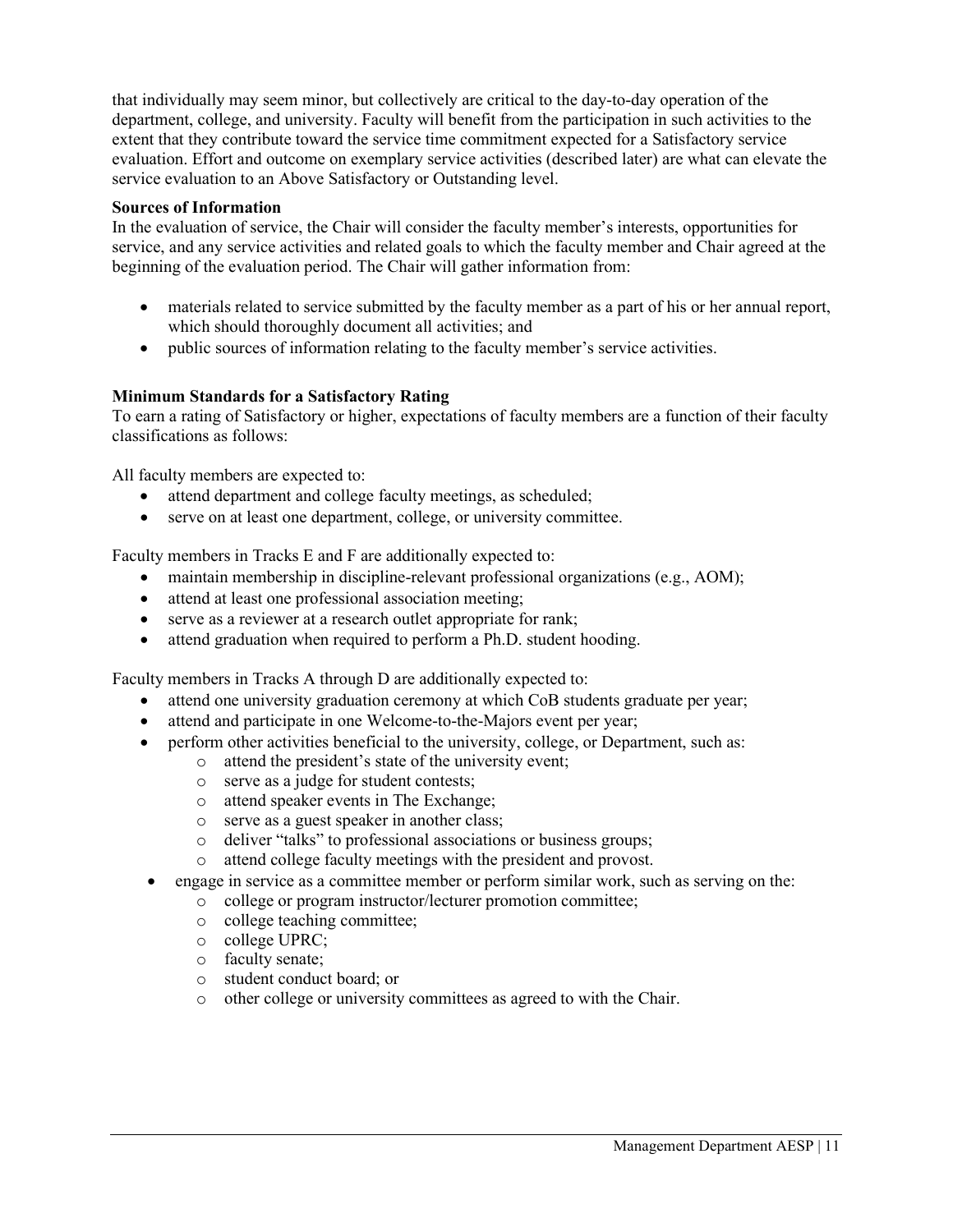## **Exemplary Activities**

The following are examples of service activities that benefit the department, college, university, profession, and/or business community. These activities are not necessarily weighted equally. The Chair will take into account the effort expended, the substance/depth of the activity, and the outcome achieved.

### *Exemplary University Service Examples:*

- successfully developing, growing or sustaining a signature program for 30-50 high achieving students in the program;
- successfully developing, growing or sustaining a community-focused conference (perhaps in conjunction with other organizations);
- successfully fund-raising for the program or college (such as sponsorships of events or courses);
- providing valuable internal consulting services for the university, the college, or our students, such as service as a Blackstone Launchpad faculty fellow;
- serving with distinction on additional department, college, or university committees as agreed upon with the department Chair;
- preparing and grading Ph.D. comprehensive exam questions;
- coordinating the collection of data and preparation of the undergraduate assessment document;
- coordinating the collection of data and preparation of the MSM assessment document;
- serving with distinction on department, college, or university committees that meet regularly and perform a critical service or accomplish a major task.

### *Exemplary Professional Service Examples:*

- serving with distinction as a member of a journal's Editorial Review Board, especially for premier and Category 1A journals;
- serving with distinction as an Action Editor, especially for premier and Category 1A journals (without course release);
- serving with distinction as an Editor-in-Chief, especially for Premier and Category 1A journals (without course release);
- professional presentations, especially national/international associations (e.g., AoM, SMS, SIOP);
- invited talks/visits (other than job talks) at other universities;
- non-elected participation in the activities of a professional association (e.g., consortia organizer, track-Chair), especially at the national/international level;
- elected leadership to governing boards in professional associations, especially at the national/international level;
- elected officer in professional association, especially at the national/international level.

## **Examples of Different Ratings Outcomes**

## *Examples for Track A-D Faculty*:

- *Example 1*: Faculty member regularly attends department and college faculty meetings and participates in and/or Chairs a university (department, college, our university-level) committee that meets regularly. Faculty member attended the Fall or Spring graduation, regularly attends events in The Exchange, served as a judge for a student competition, and fulfilled service hours requirement. Evaluation is Satisfactory.
- *Example 2*: Faculty member meets the requirements for a Satisfactory evaluation, is active in a local professional organization related to the area of teaching and is a contributing member of an active department or college committee (or multiple committees). Evaluation is Above Satisfactory.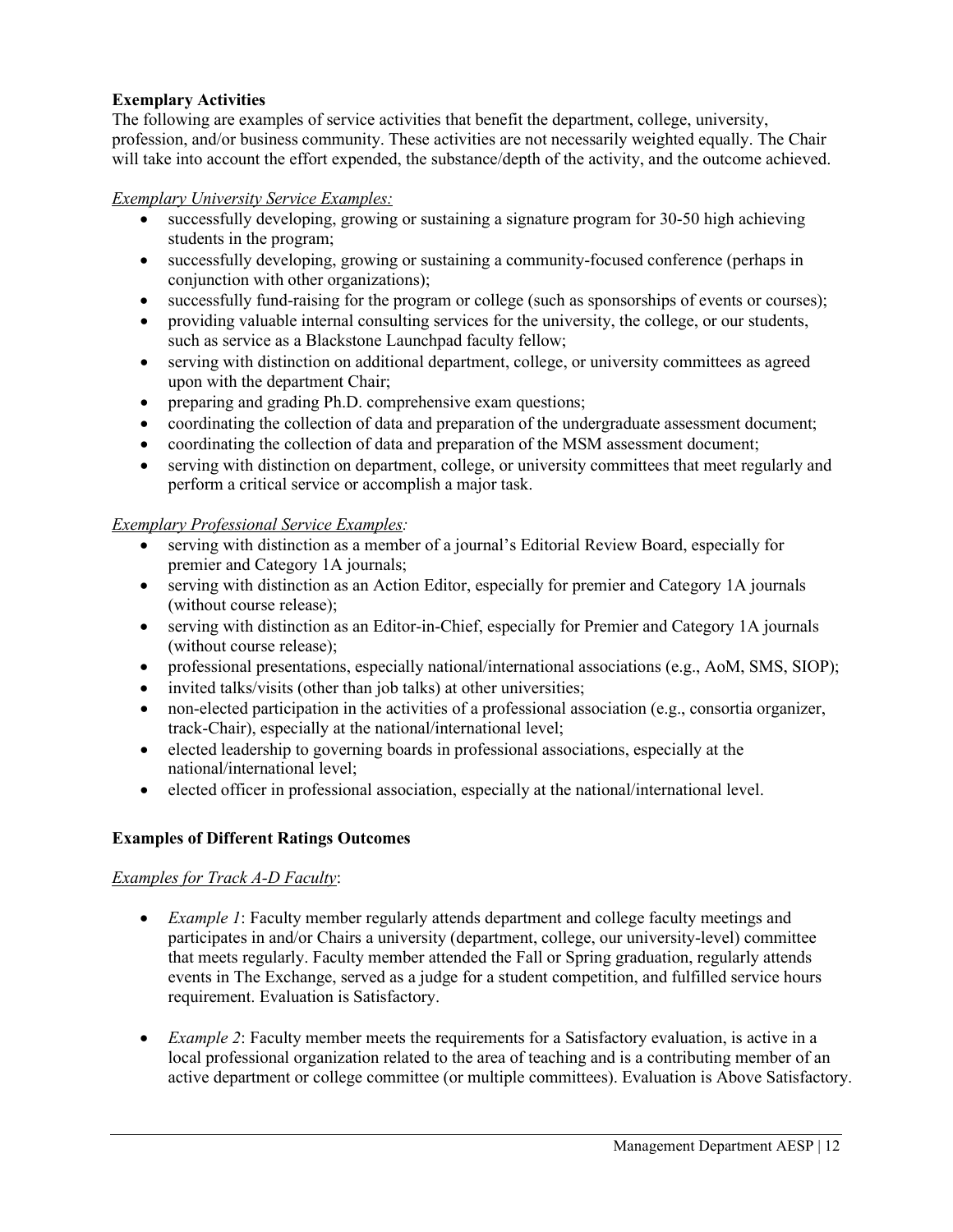• *Example 3*: Faculty member meets the requirements for a Satisfactory evaluation, chairs a Department or College committee (or serves on multiple committees), and/or serves with distinction on a University-level committee(s). Is an officer in a local community organization related to the faculty member's expertise, assuming no conflict of interest. Successfully completes an important on-going task within the Department and/or College (e.g., coordinates the undergraduate program assessment activities and data collection). Evaluation is Outstanding.

## *Additional/Alternative Examples of University Service for Track E & F Faculty*

- *Example 1*: Faculty member regularly attends Department and College faculty meetings and participates in and/or Chairs a university (Department, College, our University-level) committee. Attends and performs a minor role at the Academy of Management (e.g., Session Chair), and serves as a reviewer for the annual Academy of Management meeting. Evaluation is Satisfactory.
- *Example 2*: Faculty member meets the requirements for a Satisfactory evaluation, performs several *ad hoc* reviews for Premier or Category 1A journals and/or serves on an Editorial Review Board. Attends two conferences and organizes a successful professional development session in one. Evaluation is Above Satisfactory.
- *Example 3*: Faculty member meets the requirements for Satisfactory evaluation, serves with distinction on the Editorial Review Board of a Premier journal and/or Editor at a Premier or Category 1A journal (without course release). Faculty member also actively serves a professional organization in a voluntary non-elected service role that brings visibility to UCF. Alternatively, the faculty member who is not an editor might have a major elected role in a national or international professional service organization without course release and serves with distinction. Evaluation is Outstanding.

*Note*: The examples for Tracks E and F will be considered in conjunction with the faculty member's rank. For example, service on the Editorial Review Board of a of Premier journal is Outstanding service for an untenured faculty member but might only exemplify Above Satisfactory achievement for a professor.

## **PART VI. STANDARDS FOR PROFESSIONAL DEVELOPMENT**

## **Overview**

The Chair of the Management Department will evaluate the professional development efforts and achievements of the faculty members who have no research assignment for the evaluation period as part of the annual evaluation process (typically faculty at the rank of Instructor, Associate Instructor, or Senior Instructor). The faculty member's primary goal in professional development should be to maintain and extend subject matter expertise in areas related to the teaching assignment. The evaluation of professional development is not a simple counting of the number or variety of activities; it seeks to measure time and effort expended as well as outcomes achieved. The 10% professional development commitment required of instructors equates to approximately 150 hours over the course of the academic year. It will be the responsibility of the faculty member to document the professional development activities, time expended, and outcomes achieved in the Faculty Annual Report.

## **Sources of Information**

In the evaluation of professional development, the Chair will consider the faculty member's typical and anticipated teaching assignments and any professional development activities and related goals to which the faculty member and Chair agreed at the beginning of the evaluation period. The Chair will gather information from: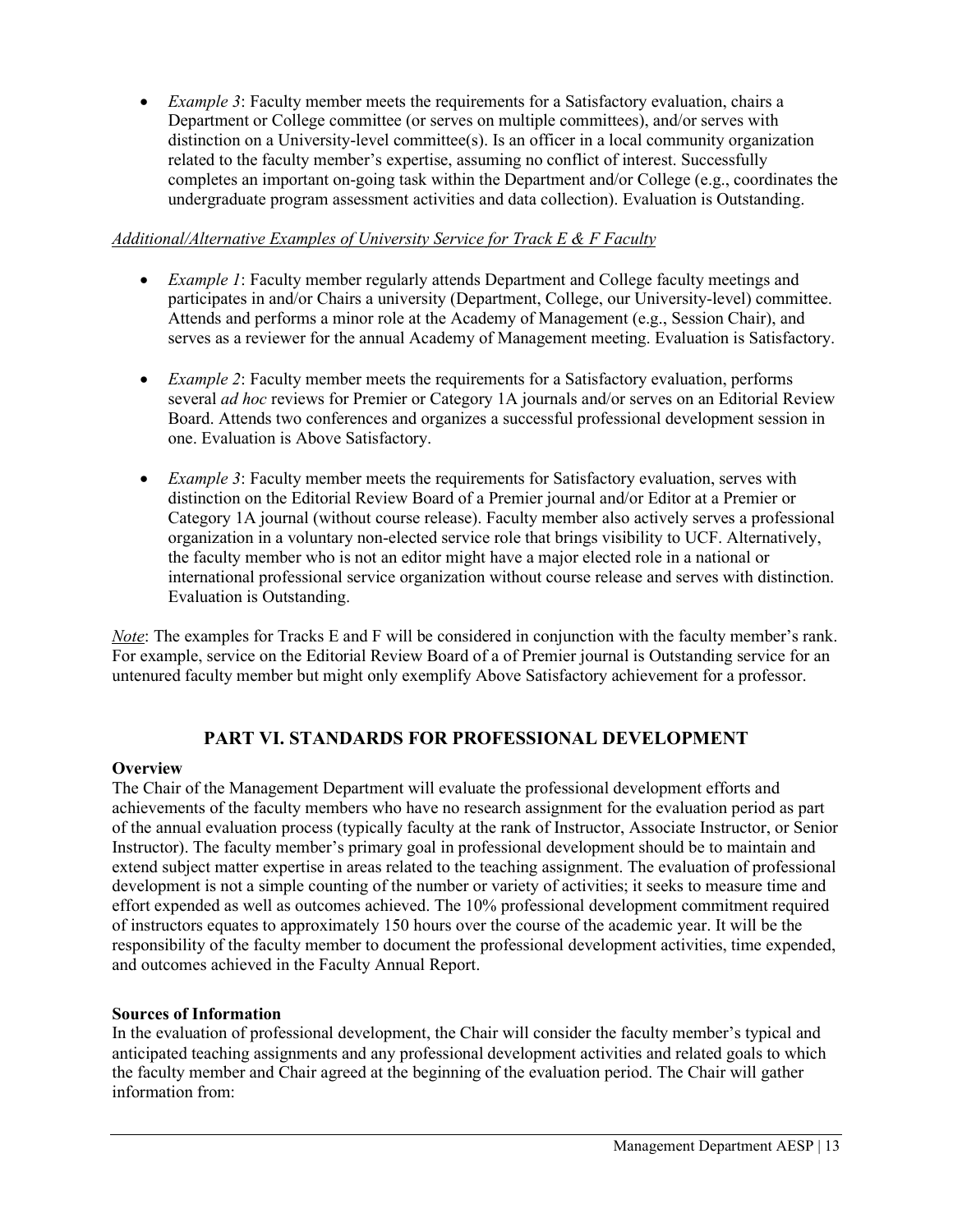- materials related to professional development submitted by faculty members as part of their annual reports, which should thoroughly document all activities; and
- public sources of information relating to the faculty member's professional development activities.

## **Minimum Standards for a Satisfactory Rating**

In order to earn a rating of Satisfactory or higher, the faculty member **must do all** of the following:

- maintain currency and relevancy for someone who is teaching the undergraduate courses typically assigned to the faculty member, as defined by AACSB and SACSCOC, which accredit the College of Business Administration and/or the Management Department; and
- successfully complete the exemplary activities identified with the Chair during the faculty member's annual goal meeting

## **Exemplary Activities**

The following are examples of professional development activities that sustain and improve subject matter expertise. Activities must be directly related to the teaching assignment or needs of the Management Department. In annual evaluation meetings, faculty members and the Chair will identify exemplary activities for the academic year and the weight/importance of each. During evaluation, the Chair will consider effort expended, the substance and depth of activities, and outcomes achieved.

- continuing education, either in a degree program or non-degree program;
- consulting work and outside activity (e.g., board membership; business ownership) that is not a conflict of interest (See UCF Policy 3.018)
- recognized authority on a topic by national or local media outlets;
- achieving or maintaining professional certification (e.g., SHRM certification; PMP);
- publication in academic<sup>[1](#page-13-0)</sup> or practitioner-focused outlets;
- invited presentation at an academic or professional conference;
- attendance at an academic or professional conference;
- teaching executive education;
- editing and/or reviewing articles or books for possible publication;
- reviewing textbooks;
- publishing case studies;
- serving as an expert witness.

## **Examples of Different Ratings Outcomes**

- *Example 1*: Faculty member maintains currency and relevancy per SACSCOC and AACSB, audits a graduate class at UCF, spends time reading course material or attending class, and attends a one-day conference. Evaluation is Satisfactory.
- *Example 2*: Faculty member maintains currency and relevancy per SACSCOC and AACSB, maintains a professional certification related to the teaching assignment that requires 40 hours of continuing education each year, and has meaningful paid consulting work related to the teaching assignment. Evaluation is Above Satisfactory.
- <span id="page-13-0"></span>• *Example 3*: Faculty member maintains currency and relevancy per SACSCOC and AACSB, publishes a 20-page paper related to the teaching assignment in a national practitioner-focused journal, offers successful executive development education workshops at EDC and has multiple public media appearances commenting on events and issues related to teaching assignment. Evaluation is Outstanding.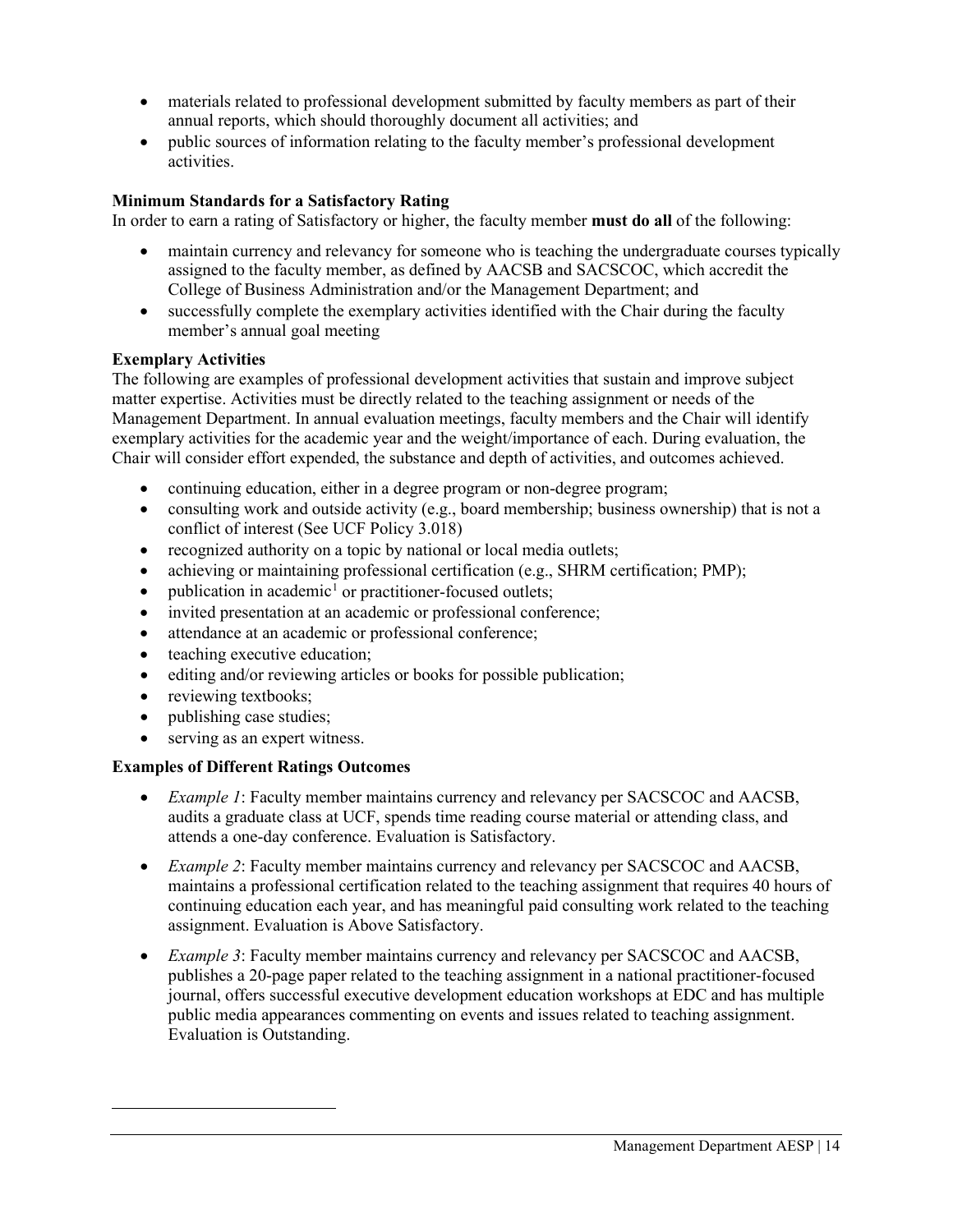## APPENDIX 1. **WORKLOAD ASSIGNMENT PROCEDURES AND CRITERIA**

## **Criteria**

- 1. Each faculty member's Chair/director, in consultation with the Dean, will determine the appropriateness of the requested workload assignment. The determination will be based upon the relationship between that requested assignment and both the college's mission and goals and the needs and the professional development of the faculty.
- 2. Faculty members' annual evaluations will be based upon their workload assignments for that year specifying teaching, research, professional development, and service responsibilities.

## **Procedures**

- 1. Each year, faculty members in every classification will have a workload assignment based on their intended activities. Each workload assignment will be discussed with the Department Chair and approved by the Dean. The Chair will notify the faculty member of the assignment prior to making the final written assignment. If a faculty member is assigned to a track other than that expected, the faculty member may request a conference with the Chair regarding the assignment.
- 2. The Department Chair, in consultation with the faculty member, will decide on the distribution of courses between the Fall and Spring semesters. For example, a faculty member assigned to the "F" track (3 courses per year) could teach a 1-2 load, a 2-1 load, a 0-3 load or a 3-0 load. In making this allocation, the Chair will balance the faculty member's research and teaching goals with department teaching needs and objectives.
- 3. A faculty member may request reassignment to a different workload track during the course of a three-year assignment period. This request can be made by submitting a new *Faculty Workload Assignment Application* to the Chair before the start of the Fall semester in which the proposed workload assignment would begin. The Dean must approve all changes in workload assignments.
- 4. Faculty may appeal workload assignments according to the current UCF-UFF Collective Bargaining Agreement.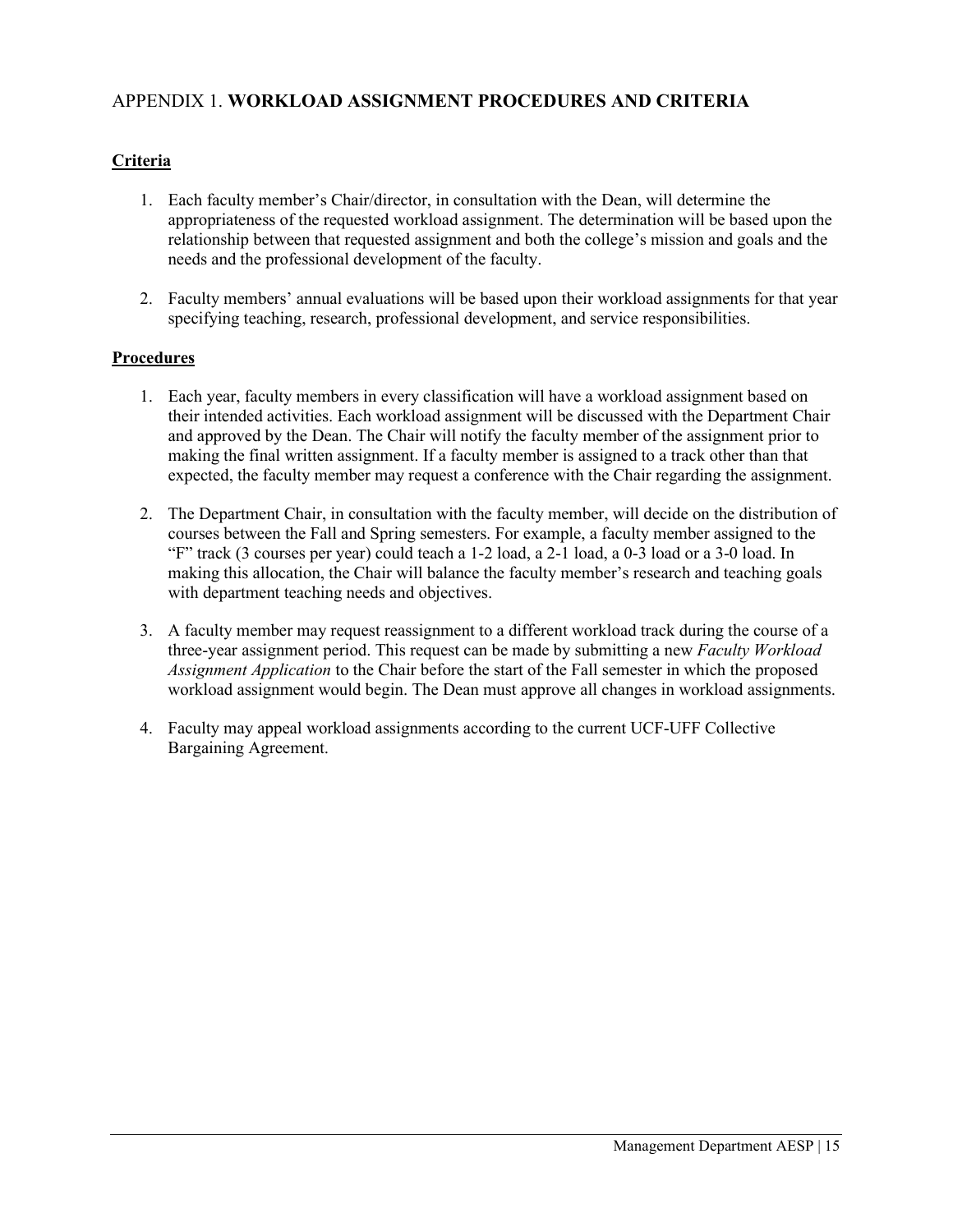## APPENDIX 2**. FACULTY MEMBER ANNUAL GOALS WORKSHEET**

| <b>Department of Management</b><br>Annual Goals<br><b>XXXX-XXXX Evaluation Period</b> |  |                           |                                                                    |  |  |
|---------------------------------------------------------------------------------------|--|---------------------------|--------------------------------------------------------------------|--|--|
| <b>Faculty Member:</b> Click here to enter text.                                      |  |                           | <b>Faculty Classification:</b> Click here to enter text.           |  |  |
| Workload Assignment/Track (Table 1):                                                  |  | Click here to enter text. |                                                                    |  |  |
| <b>Type of Submission</b> (check one):                                                |  |                           | $\boxtimes$ Initial Goal Submission $\Box$ Revised Goal Submission |  |  |
| <b>Date of Submission:</b> Click here to enter text.                                  |  |                           |                                                                    |  |  |

## **TEACHING AND STUDENT ENGAGEMENT**

### **Intended Activities**

Click here to enter text.

#### **Goal(s)**

Click here to enter text.

### **RESEARCH & PROFESSIONAL DEVELOPMENT**

## **Intended Activities**

Click here to enter text.

## **Goal(s)**

Click here to enter text.

## **UNIVERSITY AND PROFESSIONAL SERVICE**

## **Intended Activities**

Click here to enter text.

#### **Goal(s)**

Click here to enter text.

### **Signatures**

Faculty Member Date Date Management Chair Date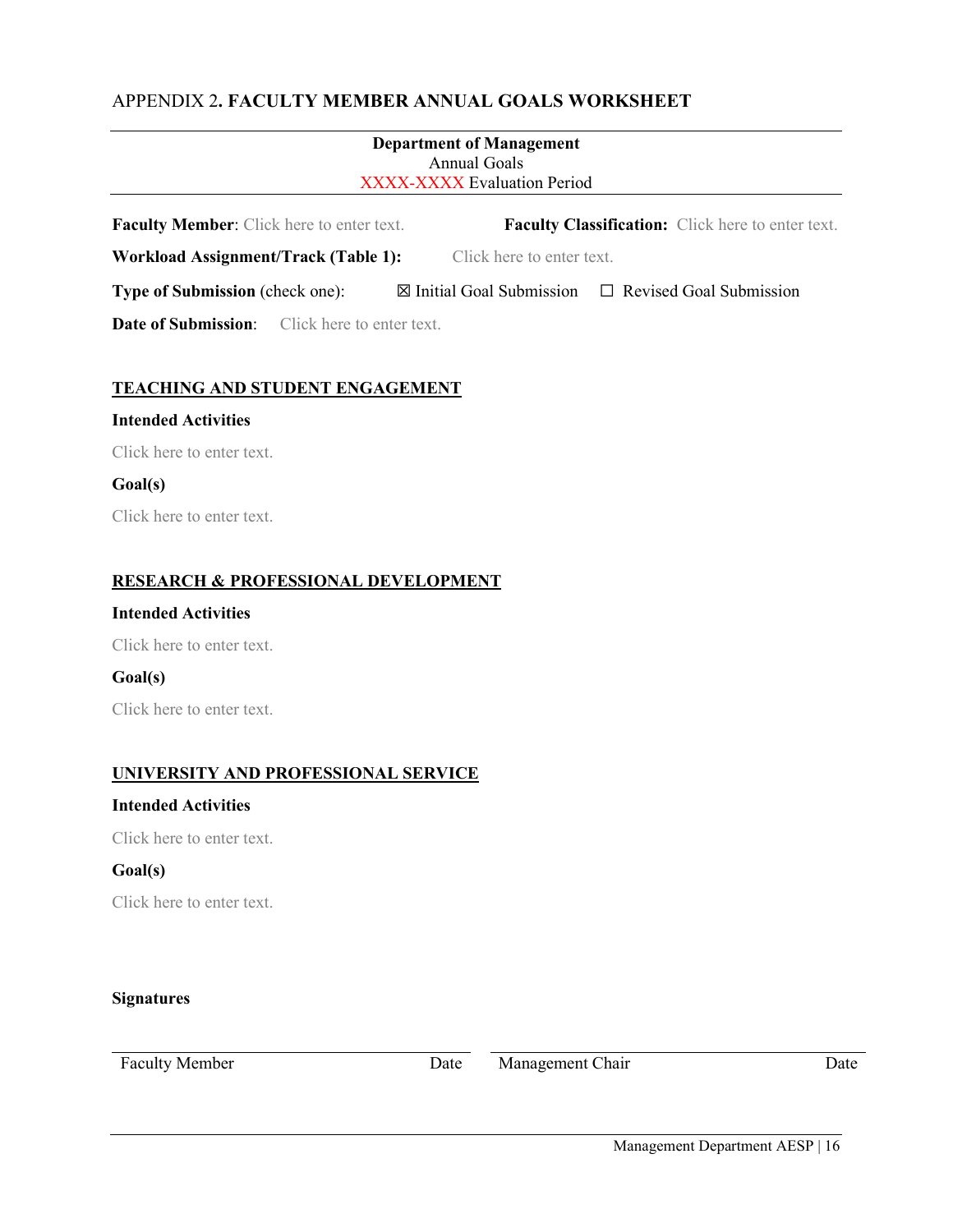## **APPENDIX 3.** MANAGEMENT DEPARTMENT JOURNAL LIST

Revised November 2020

| <b>PREMIER</b> |                                           |                                     |  |  |  |  |
|----------------|-------------------------------------------|-------------------------------------|--|--|--|--|
|                | Academy of Management Journal             | Journal of Management               |  |  |  |  |
|                | Academy of Management Review              | <b>Organization Science</b>         |  |  |  |  |
|                | Administrative Science Quarterly          | <b>OBHDP</b>                        |  |  |  |  |
|                | Journal of Applied Psychology             | Personnel Psychology                |  |  |  |  |
|                | Journal of Business Venturing             | Strategic Management Journal        |  |  |  |  |
|                | <b>CATEGORY 1A</b>                        |                                     |  |  |  |  |
|                |                                           |                                     |  |  |  |  |
|                | <b>Business Ethics Quarterly</b>          | Journal of Vocational Behavior      |  |  |  |  |
|                | Entrepreneurship Theory & Practice        | Leadership Quarterly                |  |  |  |  |
|                | <b>Human Relations</b>                    | Organizational Research Methods     |  |  |  |  |
|                | Journal of International Business Studies | Research in Organizational Behavior |  |  |  |  |
|                | Journal of Management Studies             | Research in Personnel and HRM       |  |  |  |  |
|                | Journal of Organizational Behavior        | Research Policy                     |  |  |  |  |

### **CATEGORY 1**

Group & Organization Management Harvard Business Review Human Resource Management Review Journal of Business Ethics Strategic Organization

#### **OTHER QUALITY (OQ) JOURNALS**

Academy of Management Perspectives Business and Society California Management Review Career Development Quarterly Employee Responsibilities and Rights Journal Human Resource Management Journal JAI Series Journal of Applied Behavioral Science Journal of Business Strategies

Journal of Management Inquiry Journal of Management Issues Journal of Small Business Management Journal of Social Issues Long-Range Planning Organizational Dynamics Sloan Management Review Social Justice Research